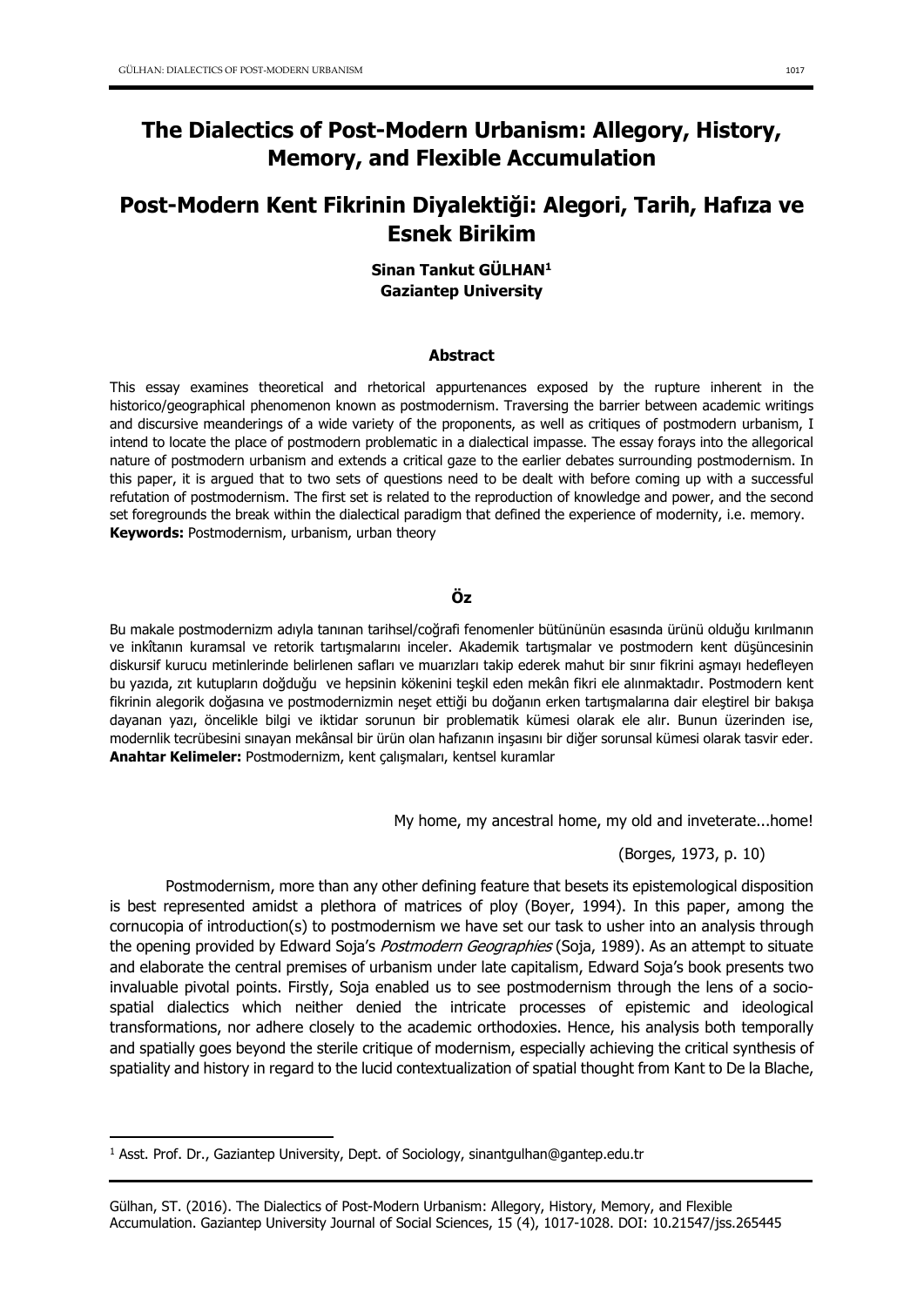and from Marx to Foucault.<sup>2</sup> Second is his intentional use of a crucial allegory to describe postmodern geographies. Perhaps of all the allegories, metaphors, metonymies, allusions, and neologisms concerning postmodernism the most illustrative was suggested by Soja's appropriation of the Aleph as a fantastic imaginary device poised by Jorge Luis Borges (Soja, 1996, pp. 54–5).

After a brief introduction to the allegorical nature of postmodern urbanism, this paper extends a critical gaze to the theoretical underpinnings of postmodernism. There, two sets of questions emerge: first is related to the reproduction of knowledge and power, and second focuses on the break/brake within the dialectical paradigm that defined the experience of modernity. On the one hand we reckon the blurring of the lines between the hitherto accepted (dialectical) categories, on the other hand the withering boundaries and the rapid pace of hybridization as suggested by Jan Nederveen Pieterse and Homi Bhabha heralds a revival of a deeper struggle between the subject and object (Bhabha, 2004; Nederveen Pieterse, 1995).

The first set, a reinvigorated search for the ruptures and weak linkages prevalent in the powerknowledge nexus, is perhaps much more implicit in a wide array of epistemological discussions than the latter one and can hardly be foregrounded at the fleetingly disguised layers of reproduction of knowledge. While it is true that, turns of different sorts –linguistic, geographic, ontological, cultural, trans-sectional, interdisciplinary, and so it goes- make the fissures within reproduction of knowledge apparent, we can dimly sense the crisis in the epistemological and ontological dispositions of urbanism.

Albeit the referents of the crisis are buried in the ruptured transformation of the discursive space, we can still draw from the lucid hermeneutics of Walter Benjamin. Embodied in Benjamin's discussion of the transitory –and almost Oedipal- relationship between the allegorist and the collector a whole new series of questions embedded in the discontents of modernism arises. The city as the primary object of analysis, hence, attracts long forsaken interests in novel extrapolations of dialectical binaries like voluntary memory/involuntary recollection, history/memory, space/time and power/knowledge (W. Benjamin, 1999). Here appears the creative destruction of modernism as studied by Marshall Berman and David Harvey, neo-rationalist architectural theories of Aldo Rossi and Manfredo Tafuri, and Christine Boyer's city of collective memory (Berman, 1988; Boyer, 1994; Harvey, 1989, 2000b; Rossi & Eisenman, 1982; Tafuri, 1976).

The second one is directly concerned with the epistemological fissures of a latter-day fin-desiecle in terms of the implosion of dialectical ensembles like base/superstructure, production/consumption, politics/ideology, and last but not the least form/function. This problematic is where we can locate the works of Mike Davis, David Harvey, Fredric Jameson, Michael Dear and Steven Flusty (Davis, 1990; Dear, 2000; Dear & Flusty, 1998; Harvey, 1989, 2003; F. Jameson, 1998).

## On the Allegorical Nature of Post-Modernism: The Dialectics of History and Memory

Postmodernism is distinctively understood through an instrumentality of representation. Thereupon emerges the critical question of allegory. Among these allegories, within the framework of postmodernism as allegory, one can count Disneyland as the most enduring. From Sharon Zukin's Landscapes of Power, to Ada Louise Huxtable's The Unreal America, and to Michael Sorkin's Variations on a Theme Park the image of Disney became an uncanny spatial metonymy for postmodern architecture and urban planning (Huxtable, 1997; Sorkin, 1992; Zukin, 1991). Similarly, Jameson's visual play on Van Gogh's "A Pair of Boots" and Walker Evans's "Floyd Burroughs' Work Shoes" itself came to represent the cultural referent alongside Andy Warhol or "Blade Runner"(Fredric Jameson, 1991). Michael Dear and Steven Flusty come to the same point through verbal ploys suggestive of a capitalism which is similar to a board-game: keno capitalism (Dear & Flusty, 1998). Another resounding image is David Harvey's juxtaposition of Jonathan Raban's Soft City as the cultural logic of a new regime of

 $\ddot{\phantom{a}}$ 

<sup>&</sup>lt;sup>2</sup> Though this does not altogether mean that his study is free from the other-izing and Orientalizing bias –heavily, indebted to Perry Anderson's dissection of Marxist theory into two: Western Marxism and the rest- yet, this should not preclude any fecund theoretizations of the matter (Anderson, 1976).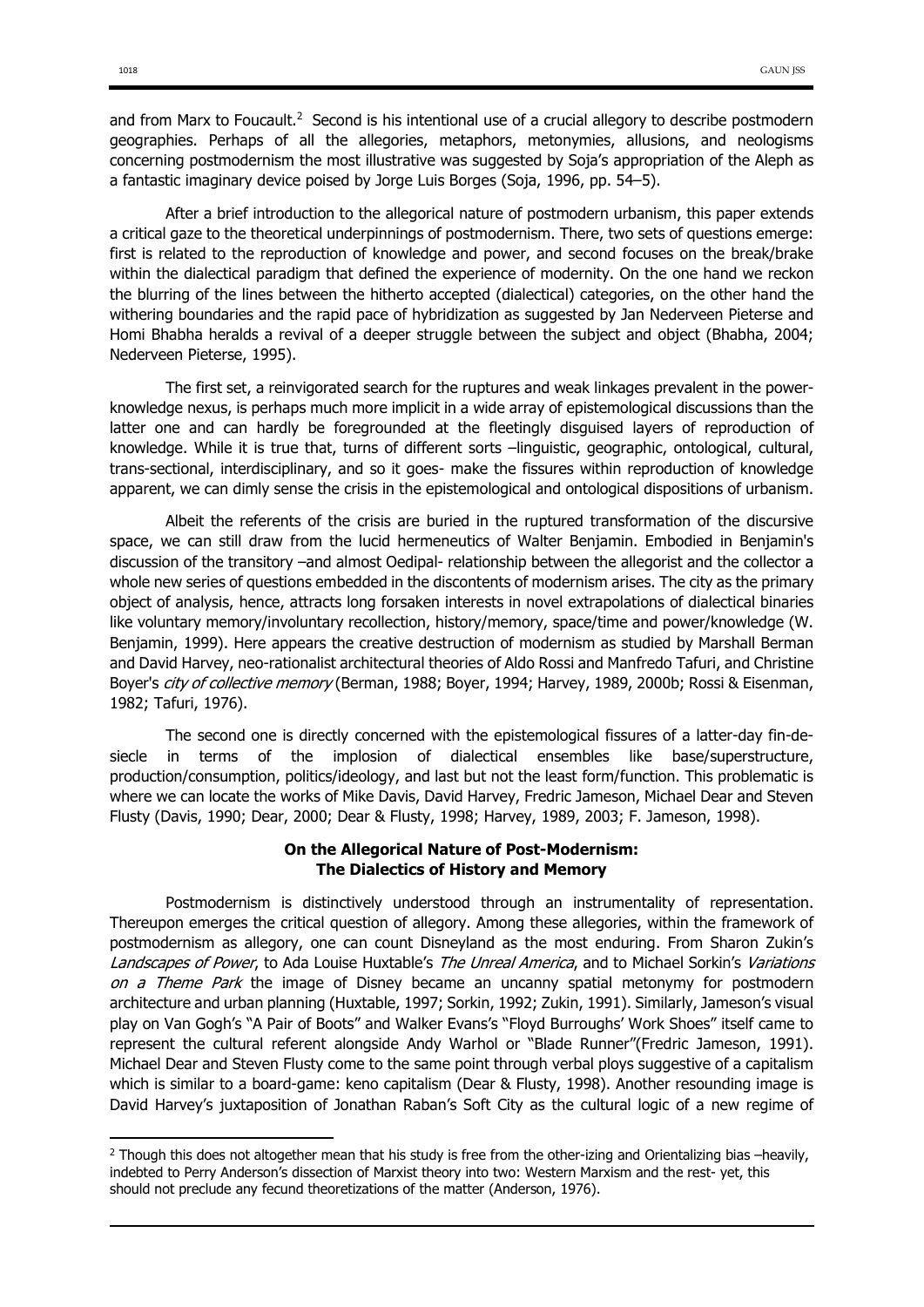capitalist accumulation(Harvey, 1989). For a growing number of architects postmodernism delineates the liberating transition from Le Corbusier to Las Vegas. Also, from another perspective, Foucault's panopticon-aptly put, his extrapolated account of Jeremy Bentham's Panopticon- the abstract machine of disciplinary societies according to Gilles Deleuze, stands as the suggestive metaphor for both John Bender and Christine Boyer(Bender, 1987; Boyer, 1983; Markus & Mulholland, 1982). Further yet, Giovanni Battista Piranesi's (1720-1778) fantastical scenographic perspectives had laid the imaginative grounds for an opening to a novel space of representation, attracting responses by divergent figures from Aldo Rossi and the Italian neo-rationalist school of architecture to Thomas Markus's elucidations on the history of carceral form in the Enlightenment Scotland to Boyer's excavations in the epistemic precedents of the city of collective memory (Boyer, 1994; Ellin, 1996).

We should be cautious though, in appropriating allegories, since they are not mere innocent explicatory tropes. As Walter Benjamin suggested "[t]he figure of the "modern" and that of "allegory" must be brought into relation with each other" (1999, p. 239). For him this juxtaposition was best represented by Baudelaire's oeuvre. Since Baudelaire was the embodiment of a perfect allegorist where he said:

Woe unto him who seeks in antiquity anything other than pure art, logic, and general method! By plunging too deeply into the past, … he renounces the…privileges provided by circumstances; for almost all our originality comes from the stamp that time imprints upon our feelings<sensations> (1999, p. 239)

Elsewhere Benjamin points to this indelible attribute of the poet: "Baudelaire's genius, which is fed on melancholy, is an allegorical genius" (1986, p. 159).Thence we can employ allegory not only as a categorical instrument to define and delineate an epistemic object, but also as a binding element between the seemingly irremediable rupture modernism and postmodernism. The illustrative explanation comes in the form of a dialectical unity between the allegorist and collector

Perhaps the most deeply hidden motive of the person who collects can be described in this way: he takes up the struggle against dispersion...The *allegorist* is, as it were, the polar opposite of the collector. He has given up the attempt to elucidate things through research into their properties and relations. He dislodges things from their context and, from the outset, relies on his profundity to illuminate their meaning. The collector, by contrast, brings together what belongs together; by keeping in mind their affinities and their succession in time, he can eventually furnish information about his objects. Nevertheless-and this is more important than all the differences that may exist between them- in every *collector* hides an allegorist, and in every *allegorist* a collector.(1999, p. 211)

In Benjamin's complex allegories, an allegorist -like Baudelaire, stands for modernism-one who systematically accumulates keywords in order to give sense to the greater world. On the other hand, he projects his subjectivity through the idea of the collector, who collects for the sake of collection with a burning desire to fulfill the call of the *memoire involontaire* as against the *memoire volontaire*. Therefore, we can argue that Benjamin presciently recognized the turn to postmodernism, modernism's inherent yearning for a spatialized form of historicism (1999, p. 211).

Christine Boyer situates the clash of the allegorist and collector, embodied in the relationship between voluntary memory and involuntary recollection, at the level of negation of totalities. History, thus, serves to organize, accumulate and regulate memory. In other words,

History fixes the past in a uniform manner; drawing upon its difference from the present, it then reorganizes and resuscitates collective memories and popular imagery, freezing them in stereotypical forms….Collective memory…is a current of continuous thought still moving in the present (1994, p. 3).

As a corollary to this observation, Boyer's work focuses on the interplay between history and memory, objective thought and subjective testimonies that are mediated through a spatialized form of power. Drawing from Foucault's hermeneutics of power/knowledge, she conceives a historicized urbanism that progresses from 'the city as a work of art' to 'the city as panorama' and finally arriving at 'the city of spectacle'. However, Boyer refrains from totalizing allegories: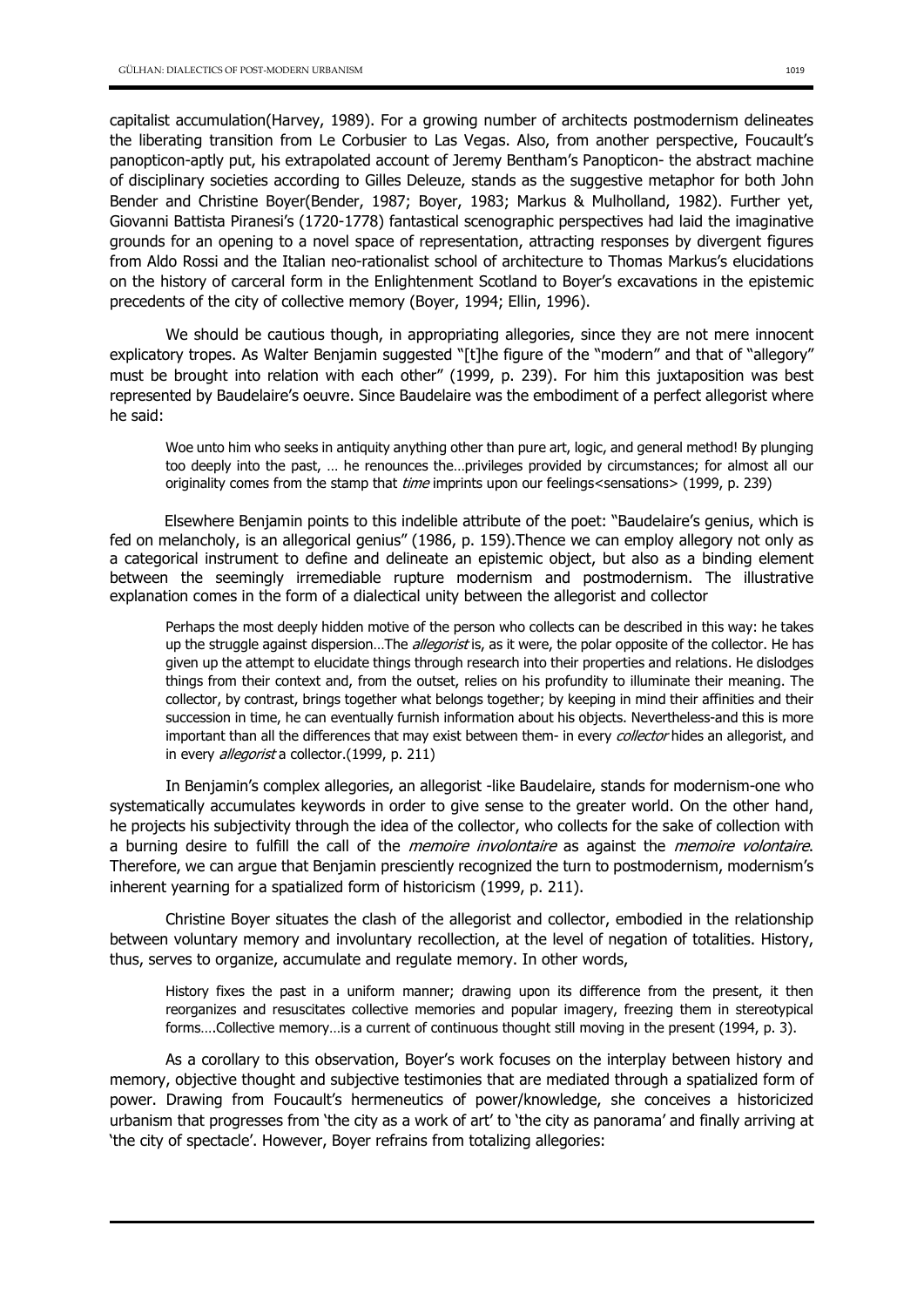In our current negation of totalities, we no longer dare, as Sartre once said, to draw even a partial summing up of the historical and social situation to guide our future actions, to judge our collective project, or to prescribe necessary social transformations. Adrift in a sea of fragments and open horizons, our postmodern position is ambiguous (p. 3).

Amidst this theoretical ambiguity surrounding postmodernist iconoclasm the decisive intervention came from the architectural practice. Beginning from the 1960s the resuscitated spatiality was sparked by architectural theory. Especially the neo-rationalists of Italy, influenced by a strange combination of modernist thinkers –Quatramere de Quincy and Marx- have succeeded in engendering a new language in the urban practice. Contrary to Harvey, Davis, or even Jameson's conceptualizations where the temporality of capital circulation forced a transformation in spatiality; Manfredo Tafuri, Aldo Rossi and Leon Krier pushed for a revolutionary architecture engrained in memory.

Leon Krier, for instance, asked for an architectural practice in which the relationship between history and memory is reconfigured and raised the banner of architecture in his combat call: "Forward comrades, we must go back" (Ellin, 1996, p. 16). At around the same time, Aldo Rossi questioned the primacy of the "spectacle" in Le Corbusier and sought for an architectural sensitivity to the place. For Rossi "places are stronger than people, the fixed scene stronger than the transitory succession of events" (Ellin, 1996, p. 12). In Rossi's architectonic language memory is conveyed through symbols in direct confrontation to the official history of the ruling classes, thus "cities need monumentalism in order to possess the dignity and tension necessary to express greater social ambitions" (Ellin, 1996, p. 13).

## The Spatiality of Late Capitalism Overcoming the Historico-Spatial Dialectic

At this point Soja's problematization of the relationship between history and space becomes meaningful because of his will to go beyond the infinitesimal particularities. He describes a dialectics of power, from whence historical and temporal categories are elevated to the hegemonic positions in the Western thought. The epistemological precedent of spatiality's relegation to a necessary but irrelevant and immobile condition is therein situated. The corroborating precedence is drawn from Kant's comprehension of space and time. Kant's epistemological interest in space becomes doubly pertinent considering that he served for decades as a professor of geography while developing a synthetical system of though which would be one of the determinants of Western philosophy (Harvey, 2000a).

Kant defined five properties of space. Firstly, space is not empirical but a necessary and a priori representation. Therefore, secondly, is the ground of all outer institutions. Thirdly, inductively space carries a comparative universality; i.e. as a rule space is three dimensional. Fourth, space is a pure intuition. And finally, space is represented through a given infinite magnitude. In the light of these essential attributes Kant concludes that:

Space represents no property at all of any things in themselves nor any relation of them to each other...Space is nothing other than merely the form of all appearance of outer sense...[and] [t]hrough space alone is it possible for things to be outer objects for us (1998, p. 157).

Thence Kant constructs a dialectics of inside/outside in which "time is nothing other than the form of inner sense." Thus, while "space...is limited as an a priori condition merely to outer institutions" time belongs to the inner state (Kant, 1998, p. 157).<sup>3</sup> In other words, as Michel Foucault put: "[s]pace was treated as the dead, the fixed, the undialectical, the immobile. Time, on the contrary was richness, fecundity, life, dialectic" (Foucault & Gordon, 1980; Soja, 1989, p. 10).

According to Soja, the postmodern condition creates the possibilities to overcome the ontological docility of space (1989). The postmodern geographies capture what Berger remarkably emphasized as "prophesy" that "involves a geographical rather than historical projection; it is space not

 $\ddot{\phantom{a}}$ 

<sup>&</sup>lt;sup>3</sup> This partly explains, according to Boyer, why Bergson's quasi-metaphysical sense of time is shattered by the introduction of industrial production of clocks and their wide availability as outer disciplinary institutions; instead of residing at the inner-subjective-state of being (Boyer, 1994).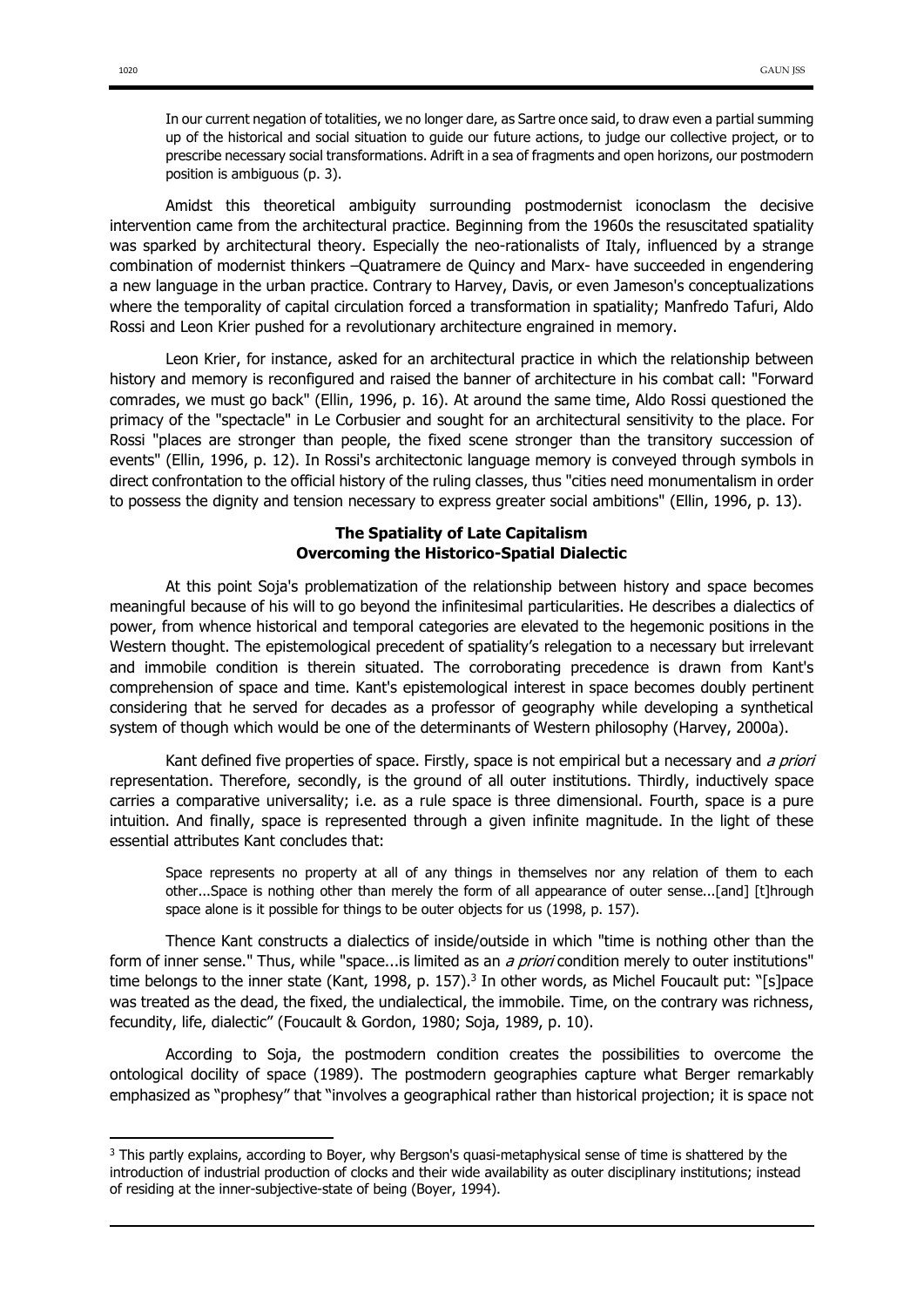$\ddot{\phantom{a}}$ 

time that hides consequences from us." And therefore, "[a]ny contemporary narrative which ignores the urgency of [spatial] dimension is incomplete and acquires the oversimplified character of a fable" (1989, p. 22).

However, this brings us to a dilemmatic point, a crossroads where further questions emerge irretrievably. Which comes first: is postmodernism a condition instigated by outside determinations which permit the reformulation of the historico-spatial/socio-spatial dialectic? Or are the tensions existing between the historical/temporal and spatial/geographical reached a point of no return where the structures that determine the modernist paradigm came to a breaking point? In other words, is it the necessary causes that ignited postmodernism or is it through mere contingency of existential factor that led to the withering of modernism and the structural proponents of modern urbanism?

The first and foremost problem of postmodernism surfaces at the conjuncture of structural determination and contingency: i.e. the Aleph. The first set of problematic and the fissure entailed in the epistemological presuppositions of the questions reappears here. The crucial moment arrives at the breaking up of the relationship of base and superstructure. Postmodern urbanism claimed that either the causal relationship between the two has never really existed or has severely been transformed by the tremendous changes in the forces of production-or, as it is vulgarized by many, at the level of technology. Hence, postindustrial society dissolved the unilinear relationship between economy and representation-conveyed through the signifier/signified connection- and succeeded in emancipating the signifier from the signified.

Michael Dear and Steven Flusty defined this process at the level of urbanism:

just as the central tenets of modernist though have been undermined, its core evacuated and replaced by a rush of competing epistemologies, so too have the traditional logics of earlier urbanisms evaporated, and in the absence of a single new imperative, multiple urban (ir)rationalities are competing to fill the void. (1998, p. 50)

Yet, a blunt and elaborate exposition of the changing matrices of relationality appears in Michael Dear's critique of David Harvey's Conditions of Postmodernity and Edward Soja's Postmodern Geographies. These two books were published around the same time, early 1990s, as extensive account of postmodern urbanism. According to Dear, Soja's project is deeply flawed. First, Soja's intention of writing postmodern *geographies* failed and faltered, since the book is but a singular narrative of a certain type of Marxist postmodern *geography*. Second, as a consequence of the former, his ontological Marxism is insulated from his Marxist epistemology. This inherent quality leaves the space/time/being triad hanging in the ontological air of postmodernism. In other words, Dear argues that "postmodernists are fence-sitters by definition. Soja has jumped down from the fence. From what perspective will he now teach difference?...And how are his ontological excursions blinkered by Marxism?" (Dear, 2000, p. 77). 4 Third, the greatest damage is inflicted at the level of epistemology. By adopting "a fairly conventional historical materialism that privileges the economic over the politics and socio-cultural spheres" Soja "has written a peculiarly Modern account of postmodern geography." (2000, p. 77) And finally, by failing to recognize the possibilities opened by the postmodern (ir)rationalities and merely emphasizing the rational Soja imbued his work in the task of taming the postmodern through naming it (2000, p. 77).

A similar argument, the end of "sphere of production" as the legitimate object of study, was raised by Jacques Derrida:

I am more concerned with language than with "economic reality" itself when I speak of the proper oikos]which is nonetheless economical through and through...I am not directly concerned with what one may call "economic reality" in the strict and scientific sense (if that exists, independently and objectively) (Sprinker, 1993, p. 222).

However, not all the postmodern voices are so much critical of the Marxist or Enlightenment

<sup>4</sup> See also, (Dear, 1991). As a side note, it is imperative to underline that Derrida would definitely object to such a statement, and the use of his name in the next paragraph, since it would mean an absolute foreclosure of the text to haphazardly use terms like "by-definition."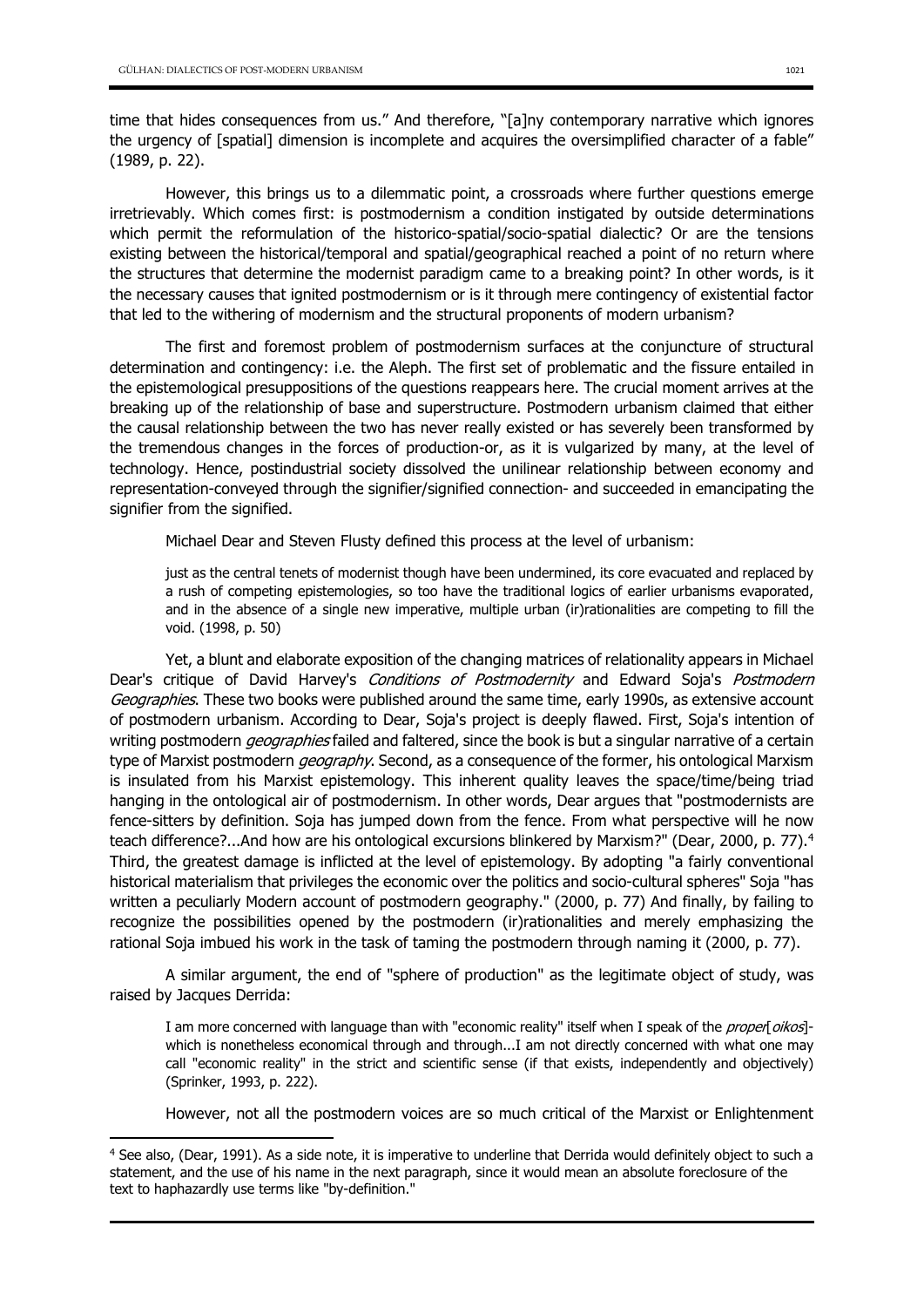project as Michael Dear -ironically including Dear himself. In his earliest essay on postmodern urban planning -accepted by Nan Ellin as one of the cornerstones of postmodern urbanism (Ellin, 1996)- Dear argued that postmodernism can only be grasped in the light of deeper analysis of capitalist transformations in accumulation and further put:

I have to reject the notion of 'postmodern planning'. It has admirably served its function as a personal hermeneutic device. Yet to partition off an object called 'postmodern planning' seems confusing as it is in postmodern architecture and postmodern literature. Postmodernism should remain an ideal category...or an ideal type, in the Weberian sense (1986, p. 383).

Moreover, he saw that "academic conservatism and postmodernism are not unrelated" (1986, p. 367).

On the other end of the debate on the withering dialectics of historical materialism Fredric Jameson, Mike Davis, and David Harvey stand. Even though their diagnoses deeply differ they share the common ground that postmodernism-at the last instance- is a signifier of the seismic shift at the level of relations of production and circulation of capital.

Fredric Jameson, who arguably opened up a whole new terrain of criticism by his essay Postmodernism or the Cultural Logic of Late Capitalism –originally published in the New Left Review in 1984, and later became the central chapter of Jameson's influential book (Fredric Jameson, 1984, 1991) based his analysis on a reading of Ernest Mandel's *Late Capitalism* (Mandel, 1999). He developed a three-leveled model of historical capitalism. At the beginning, the classical capitalism, we see Marx and the first volume of Capital enmeshed in a mire of primitive accumulation and imperialism. Second, is the monopoly capitalism and its cultural forms high modernism and the "International" style. Finally, we see the coming of late capitalism triggered by the clotted circulation of capital in the 1960s. The clot in the circulation of capital was to be resolved through a transformation in the Fordist regime of accumulation. A deep cutting set of transitions in the regime of accumulation, primarily a movement towards flexibility, resonated in the sphere of cultural logic and found its aesthetic equivalent in postmodernism and its Siamese twin commodity and consumer culture. Thus, late capitalism begets a new dominant cultural logic -a hegemonic norm- that is characterized by depthlessness, schizophrenic structures, decenteredness, or in general phenomena called by Jameson as "intensities." Under the cultural logic of late capitalism the classical humanist concepts "such as anxiety and alienation...are no longer appropriate" (Fredric Jameson, 1991, p. 14).

These postmodern intensities, marked by "the end of this or that," represent a clear-cut break instigated by a divergent array of political, social, and cultural layers: the end of ideology, art, or social class; the crisis of Leninism, social democracy, or the welfare state. However, Jameson underlines the matter of the fact that even if these layers of rupture might turn out artificial or epiphenomenal "all the constitutive features of postmodernism were identical with and continuous to those of an older modernism...the two phenomena would still remain utterly distinct in their meaning and social function, owing to the very different positioning of postmodernism in the economic system of late capital and, beyond that, to the transformation of the very sphere of culture in contemporary society" (1991, p. 5).

Although the starting point of Jameson's analysis depends upon Mandel's Marxism, in the last instance he indicates a groundbreaking transformation of the dialectics of base-superstructure. Therefore, he warns that;

The conception of postmodernism outlined here is a historical rather than a merely stylistic one. I cannot stress too greatly the radical distinction between a view for which the postmodern is one (optional) style among many others available and one which seeks to grasp it as the cultural dominant of the logic of late capitalism: the two approaches in fact generate two very different ways of conceptualizing the phenomenon as a whole: on the one hand, moral judgments….,and, on the other, a genuinely dialectical attempt to think our present of time in History (Fredric Jameson, 1991, p. 46).

The new mode of dialectical historicism opened the floodgates of subjectivity, though merely to contribute to the disappearance of that very subject and to the waning of distance. The possible exit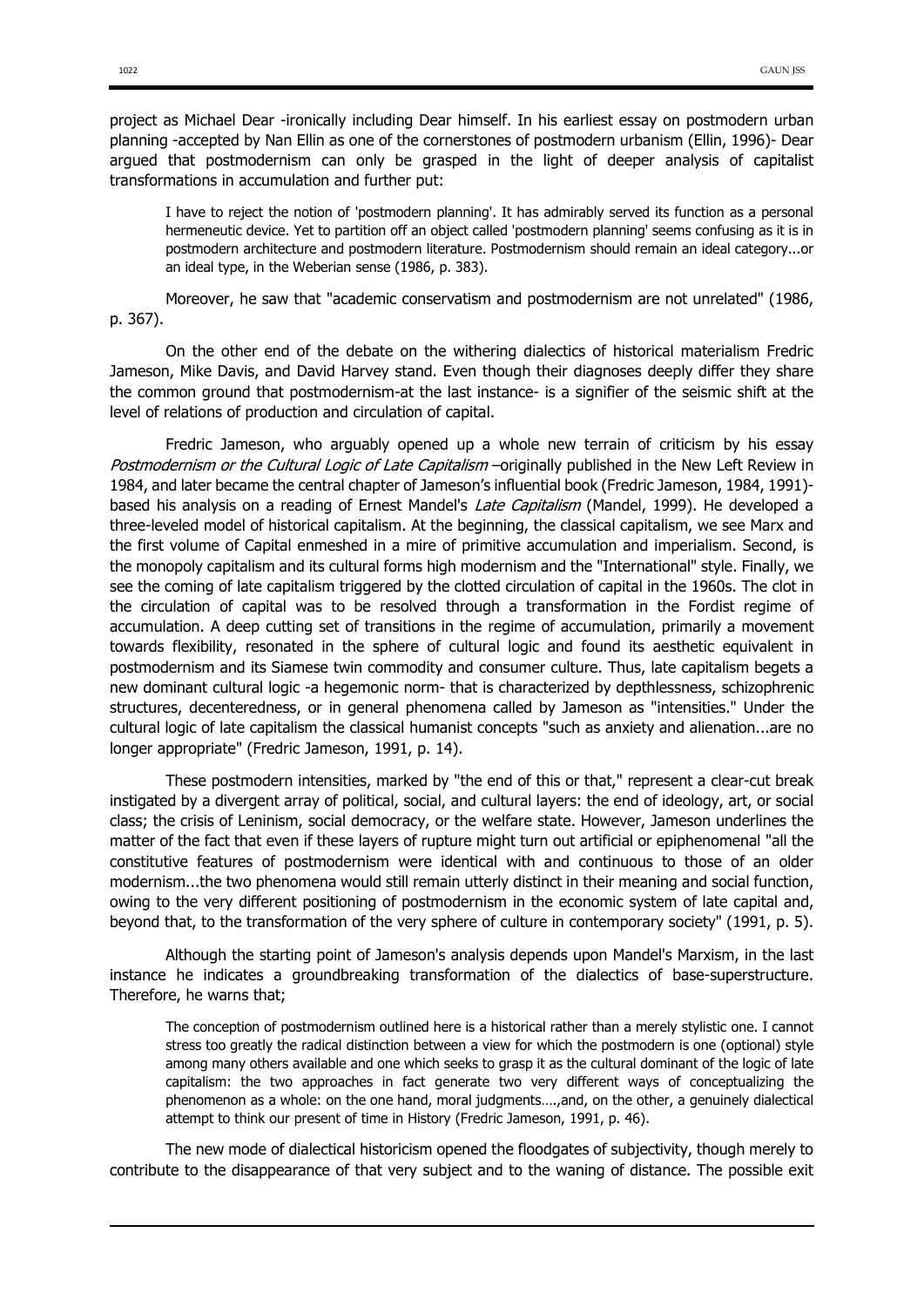strategy from this zone of zero mediation emerges once the horizons of temporality is extended to the spatiality. We can argue that the spatial logic, in Jameson as well as in Kant, solely represents the necessary cause, perhaps as a metonymical return to the homely place/space, but is still far from determining or becoming as a final cause. Spatiality is rather invoked due to a crisis in history and historicism:

The crisis in historicity now dictates a return, in a new way, to the question of temporal organization in general in the postmodern force field, and indeed, to the problem of the form that time, temporality, and the syntagmatic will be able to take in a culture increasingly dominated by space and spatial logic (1991, p. 26).

However, Mike Davis, in a critical essay published in the NLR in 1985 presented a few bulwarks against Jameson's vision regarding the "virtually 'unmediated' relationship between postmodern experience and the structures of late capitalism" (1985, p. 106). First, Jameson's appropriation of Mandel's model on *Late Capitalism* does not quite fit the original structure of the concept. In *Late* Capitalism, Mandel argued that the real break and the definitive end of the long postwar wave of rapid growth came in 1974-5, not, as Jameson argued, in the 1960s (1999). The question turns into a crucial problem of historical and conceptual accuracy according to Davis, since Mandel conceived late capitalism's beginnings after 1945. Davis asks: "[a]re the Sixties the opening of a new epoch, or merely the superheated summit of the postwar boom (1985, pp. 107–8)." His disagreement with Jameson is not limited to the historicity, but also extends to the internal structural processes. Davis sees an incorrect conflation of Mandel and Wallerstein in Jameson, which contributes to the myopic response given to the third world. Instead of Jameson's homogenized account of world capitalism, Davis argues that the capitalism of postmodernism employs "the most primitive form of urban exploitation (1985, p. 110)."

Davis conceptualized postmodernism along two spheres: "first, the rise of new international rentier circuits in the current phase of capitalism; secondly, the definitive abandonment of the ideal of urban reform as part of the new class polarization taking place in the United States (1985, p. 108)." The former fuelled by "oil rents, third-world debts, military outlays, and the global flight of capital to the safe habour of Reagan's America," and the latter represented the end of Miesian functionalism by means of Philip Johnson's ATT building and the Trump Castle, skyscraper fortress enclaves, and Bonaventura (1985, p. 109).

Following Davis, we can grasp the trajectory of primitive accumulation realized qua space under postmodernism. From his brilliant work on Los Angeles, The City of Quartz, to Magical Urbanism and to his most recent work Planet of Slums, we can attest to the far reaching effects of the claim that urban restructuring relays and ideologically configured return of primitive accumulation (Davis, 1990, 1998, 2000, 2006). Hence, in my view, Davis' contribution to contemporary urbanism is invaluable.

And, interestingly enough, even though he has not explicitly quoted or alluded to Michel Foucault in his works, there exists a common methodological position, again, in my view. They both started from the peripheral regions of collective consciousness, Foucault embarked upon a project of deciphering the discursive spatiality of modernity overdetermined by madness, incarceration, illness, quarantine, and criminality, while Davis imbued his analysis with the fecund space where riots, earthquakes, diseases, epidemics, squalor, brutal police violence, fleeting images of fear, fortress architecture, and forlorn socialist colonies reigned.

Also, Davis as an allegorist brings forward an unusual image. It is not the Aleph, but the California *noir* that defines the kernel of capitalist spatiality. Urban space that flows through Davis' texts is a space where catastrophe is imminent –and, even unapologetically welcome. Reworking the Faustian idea of creative destruction he derives a vision of postmodernism not quite distinct from the one ensconced in the *Blade Runner*.

In that movie, a film noir set in a dystopian city not so far from the present, the leading character is encapsulated by the dystopia where the urban space is once more reflected as insidiously dark, scarred by delving neonlights, nightmarishly pressing and immanently fixated-and the megalopolis is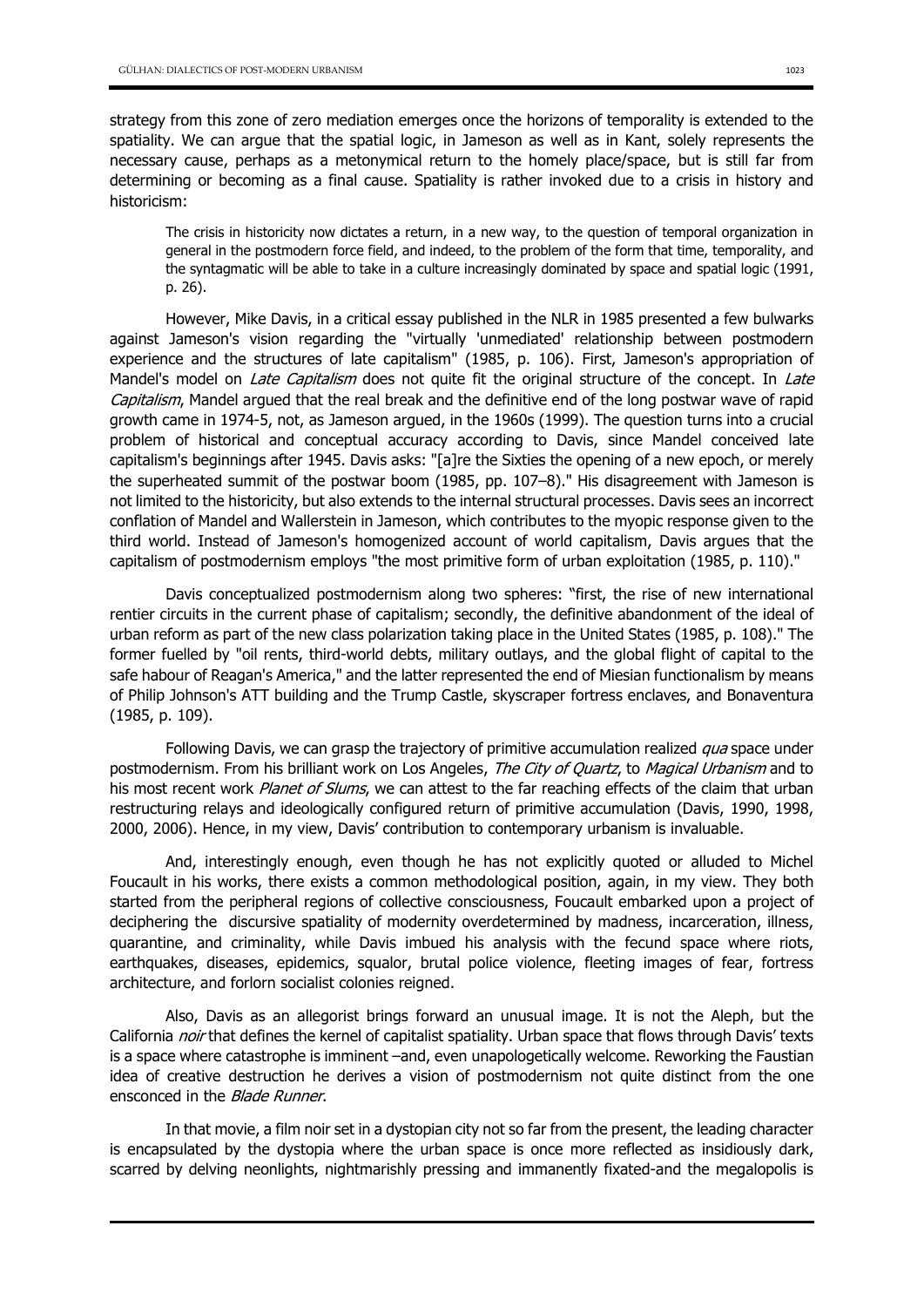run by a single controlling monopoly capitalist corporation-perhaps an uncanny reference to the modernist factory towns. We find the parallel in the Zeitgeist of postmodernism, described by Davis as a "profoundly anti-urban impulse, inspired by unfettered financial forces and a Hausmannian logic of social control" wedded to architecture's obedient service to Reaganism through a "decadent trope of a massified modernism" (Davis, 1985, p. 113).

Against the subordination imposed by capital, Davis proposes a war of positions "across a diversity of terrains, from UCLA to the streets of Compton" which antithetically pitches Gramsci against the dystopian spatiality of the Blade Runner (Davis, 1990, p. 83). The LA School perhaps fleetingly represented such resistance. As a Neo-Marxist group of urban researchers based in UCLA, the group seeked to foreground the relationships between urban restructuring and a new regime of flexible capitalist accumulation.

Michael Dear mentioned an important meeting at Lake Arrowhead, attended by Dear himself, Dana Cuff, Mike Davis, Allen Scott, Edward Soja, Michael Storper and Jennifer Wolch, as a significant founding moment of the LA School. According to Dear, that meeting ended inconclusively as a brilliant representation of "the School's explosive fragmentation [as] a precise microcosm of everyday political life in LA" (Dear, 2000, p. 19).

Edward Soja, perhaps as the chief propagandist of the school, proclaimed that it all comes together in LA:

one might call the sprawling urban region defined by a sixty-mile circle around the centre of the City of Los Angeles a *protopos*, a paradigmatic place; or, pushing inventiveness still further, a *mesocosm*, an ordered world in which the micro and macro, the idiographic and the nomothetic, the concrete and the abstract, can be seen simultaneously in an articulated and interactive combination (1989, p. 191).

Yet, on the other hand, Davis poised –and, actually, rhetorically exhorted for a swift and honest exposition- a fundamentally epistemic question to be resolved by LA School: "its members remain undecided whether they should model themselves after the 'Chicago School' (named principally after its object of research), or the 'Frankfurt School' (a philosophical current named after its base)." He recognizes that the LA School is "a little bit of both" (1990, pp. 83–4). Marco Cenzatti affirms this view and claimed that LA School is a synthesis of both the Chicago School and Frankfurt School. The school dwells upon Los Angeles "not just as a blueprint or a finished paradigm of the new dynamics, but as a laboratory which is itself an integral component of the production of new modes of analysis of the urban" (Dear, 2000, p. 21). Therefore, the main task of the LA School lingered around the issue of whether to forge a brand new Aleph in the material conditions represented by the epicenter of their analyses, namely, the postmodern Los Angeles.

David Harvey, in his essay *Flexible Accumulation through Urbanization* opens another front in this allegorical war of positions. Responding to Charles Jencks' suggestion that the postmodern era began by the destruction of Pruitt-Igoe housing complex<sup>5</sup> (1989, p. 39) he raised his objection "to the way in which a whole world of thought and cultural practice, of economy and institutions, of politics and way of relating, began to crumble as we watched the dust exploded upwards and the walls of Pruitt-Igoe come crashing down" (1987a, p. 263). The dynamiting of Pruitt-Igoe did not only spell the end of CIAM ideals in naked force, the 'International' style -which was centered around megastructures that are technologically rational, efficient and standardized- but also heralded a shift in the regime of accumulation.

Again, as in Davis, creative destruction appears to be the connecting thread between time and space. While "all that exists deserves to perish," (Marx, 2005) capitalism rightly claims to be "the spirit that negates...for all that comes to be deserves to perish wretchedly"(Goethe von, 1976, p. 161). And this negation starkly encapsulated the transformative and speculative logic of capital in all likelihood

 $\ddot{\phantom{a}}$ 

<sup>5</sup> Which was "a prize winning version of Le Corbusier's machine for modern living" (Harvey, 1989, p. 39).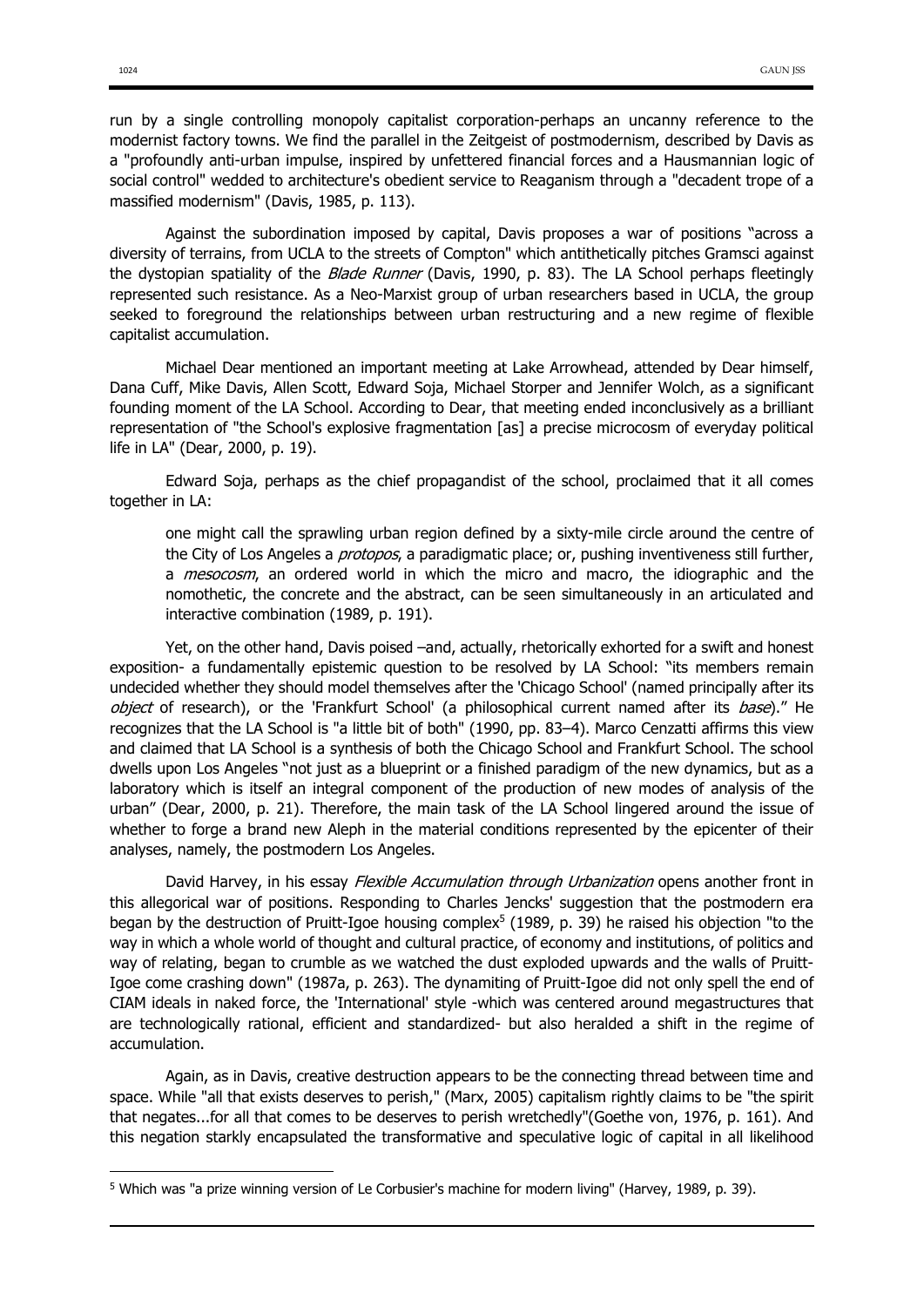#### resembling

 $\overline{a}$ 

the laws of fluid dynamics [that] are invariant in every river in the world, so the laws of capital circulation are consistent from one supermarket to another, from one labour market to another, from one commodity system to another, from one country to another and from one household to another. Yet New York and London are as different from each other as the Hudson is from the Thames (Harvey, 1989, pp. 343–4). 6

Thus, it befell on the self-critical critical theory to overcome the tendency to treat "places, communities, cities, regions, or even nations as 'things-in-themselves' at a time when the global flexibility of capital is greater than ever"(Harvey, 1987a, p. 281).

This statement brings us to another point of discussion intrinsically related to the questions we raised at the beginning. Does postmodernism represent a break? At the conjunctural level of distanciation between base and superstructure is it possible to argue that the cultural logic of capitalism has been transformed? Or is the cultural/poststructural/postmodern turn a mere "rascal concept" (Smith, 1987) that engenders an imaginary relationship with reality?

Harvey attempted to solve the dilemma through a maneuver ensconced in French sociologist Pierre Bourdieu's ouevre. Bourdieu described an epistemologically revolutionary standpoint similar to the Einsteinian revolution in physics. While "a matrix of perceptions, appreciations, and actions" can be put to practice in order to "achieve infinitely diversified tasks," that are concurrently determined "in the last instance" by the "objective structures (Harvey, 1987a, p. 267).

Mike Davis, on the other hand, suggested a rather unique methodological approach, what we may call as an immanently spatial historicism, or as Harvey would describe as historico-geographical materialism. Especially in The City of Quartz he employed a complicated historiography of the present in which the temporal actively engages in a fertile dialectical relationship with the spatial. His profoundly spatial historiography, contrary to the critical orthodoxy that see the spatial as reactionary, fuses geography with a multi-dimensional history where past and present join together at a specific place.

Yet, a much deeper reaction to the problematic of base-superstructure ensemble and the break/brake inherent to that conjuncture came from Michael Dear. He defined two key arguments that defined the postmodern challenge-concretely expressed in his criticism of Soja and Harvey. Firstly, according to Dear the postmodern challenge is related to the otherness: i.e. "the meaning and significance of alternative human subjectivities and experience." Second is the Derridean notion of differance which permits the reconsideration of non-Marxian social theory. The difference primarily pertains to the recognition that language is a prison house of the thought, and can be explained through textualities. In other words, textuality is reflecting more than the message conveys, and this entails an intricate series of discursive analysis-enhanced by Derridean appurtenances, i.e. erasure, double-coding, and most importantly, différance. Thereby Dear denounces Marxism's inimical stance to differences, and asks: "Why should we sacrifice our hard-won openness to thick description in favor of some new/old disclosure? Why pillory those who reject totalizing discourse?"(Dear, 2000, p. 268)

### Conclusion

The theoretical landscape described in this paper represents a rupture within rupture where the discontents of modernism can no longer be repressed under the dual framework of modernizationmodernism (Berman, 1988; Harvey, 1989; Soja, 1989). The postmodernist attempt to reveal the incongruence between the cultural logic and the economic reality corresponds to another -a deeper and perplexingly complicated- level of problematic. It is the relationship between the allegorist and the collector, the antithetical positioning ensconced in "all that is solid, melts into air," and most importantly, the fissure between history and memory. Here, postmodernism comes to play the role of liberator from the totalizing grand narratives of history. The grand narrative, as Dear argued, is to be replaced by

<sup>6</sup> This is actually a reiteration of his arguments on the postmodern urbanism debate that erupted in 1987 on the pages of Society and Space: see, (Harvey, 1987b).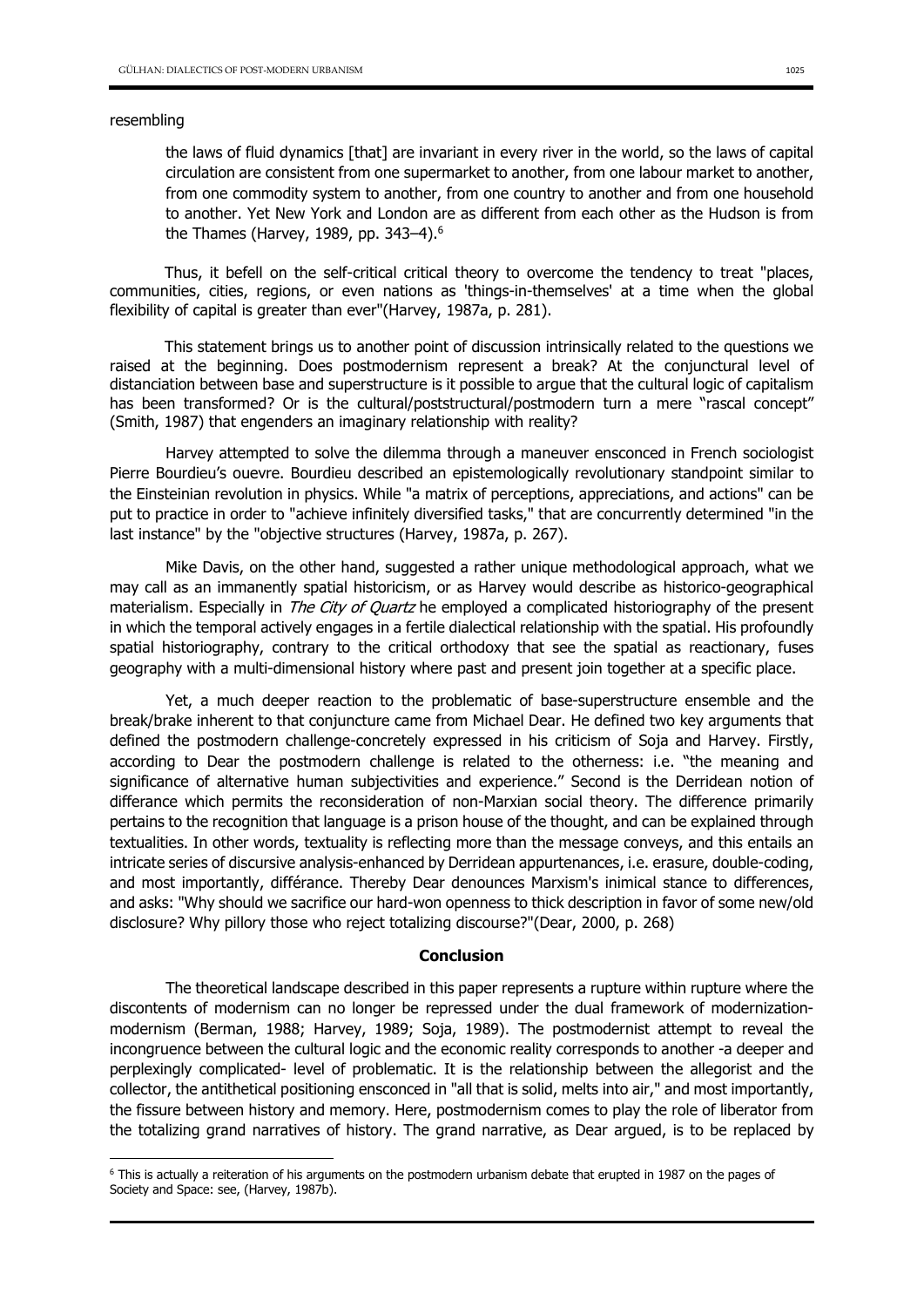endless fragments-fractals of difference where the historically determined relationship between the whole and its parts is shattered.

However conflicting by way of (re)collections and allegories it is imperative to dwell upon the inherent complexities and what we came to see as the dialectics of postmodernism. It begins at the moment of introduction: the first and foremost problem-as it is with the quintessential aspect of describing the Aleph- is defining the postmodern. The first fissure surfaces at the point of a preliminary definition.7

Instead of a clear-cut definition we can grasp the epistemological and ontological underpinnings of postmodernism through a series of dualities. The most striking one is the breaking up of the relationship between what orthodox Marxism called as superstructure and infrastructure. A central claim of postmodern urbanism is that the causal relationship between the two has either never existed or been severed by the tremendous changes in the forces of production. As a corollary, a new set of problems –long submerged under the Godot-like waiting for the revolution- surfaced: the role of economy as against culture, which was claimed as mediated through the Engels's famous "last instance" or its reappropriation by Louis Althusser (Althusser, 1977, 1984). Extending the problematic requires a thorough rethinking of the urban structure: is it merely the element of collective consumption or the last tier of the capitalist accumulation or are there any other inherent qualities of the city? (Castells, 1977; Harvey,  $1982$ <sup>8</sup> The gist of the question boils down to qualitatively-and in a Kantian sense as a thing-in-itself- define urban structure as the centralizing centrality, as it was conceived by Henri Lefebvre (1991, 2003). These questions still reflect the contested terrain of spatiality waiting to beget new answers through novel forms of spatial practices.

Two concluding remarks are in order. Firstly, allegory, as indicated by Walter Benjamin's critical evaluations of Baudelaire, still remains a crucial hermeneutic apparatus of critical reasoning. That, on the other hand, implies a significant common ground between postmodernism and modernism. In a sense, we can argue that postmodernism appropriated the instrumentality of its predecessor thoroughly in order to fully repudiate its genealogical lineage. Thus we can argue, in the first place, a historical dialectics of postmodernism is the reigning, but suppressed, vein of the ideological spatiality of late capitalism.

Second remark is at the heart of this paper. We have seen that the allegory between the Aleph and postmodernism prevails and is reproduced through and through. However, the question that still lingers regards the concrete spatiality of the Aleph. Jorge L. Borges, as Edward Soja would tell, is not an unmethodical writer who would haphazardly place his symbols in his short story. Indeed, Borges can be recognized as one of the most cryptic story writer, where every image, word, and even phoneme, would gain a standing among the intricately knitted plethora of allusions. So when Borges, out of all the locations in the world, or even in Buenos Aires, placed the Aleph in a bourgeois house's cellar on Garay Street-which is mentioned five times in the short story- we face the ultimate question of the spatiality of the Aleph. In a sense, the story tell an upper-middle class men's desire to hold on to his Garay Street home, and indeed it might altogether be a mere ploy to convey the sense of place-boundedness of bourgeoisie. Hence, it is not postmodern spatiality but the spatiality of the postmodern that the Aleph signifies; and maybe Soja found his Aleph in LA. Nevertheless, I share Borges's conclusion in his postscript to the story: "Incredible as it may seem, I believe that the Aleph of Garay Street was a false Aleph" (Borges, 1973, pp. 15–17).

 $\overline{a}$ 

 $7$  For instance, Jacques Derrida, one of the most important philosophers of postmodernism through his reworking of Heidegger, describes the task of deconstruction as" "Deconstruction is not "possible" if "possible" means to work as a technical instrument functions or obeys a program. Deconstruction is an explanation with, an experience of the impossible." (Sprinker, 1993, pp. 225–6)

<sup>&</sup>lt;sup>8</sup> The dated, but still important, debate between Henri Lefebvre and Manuel Castells in regard to the categorical and epistemological status of the urban can be located here.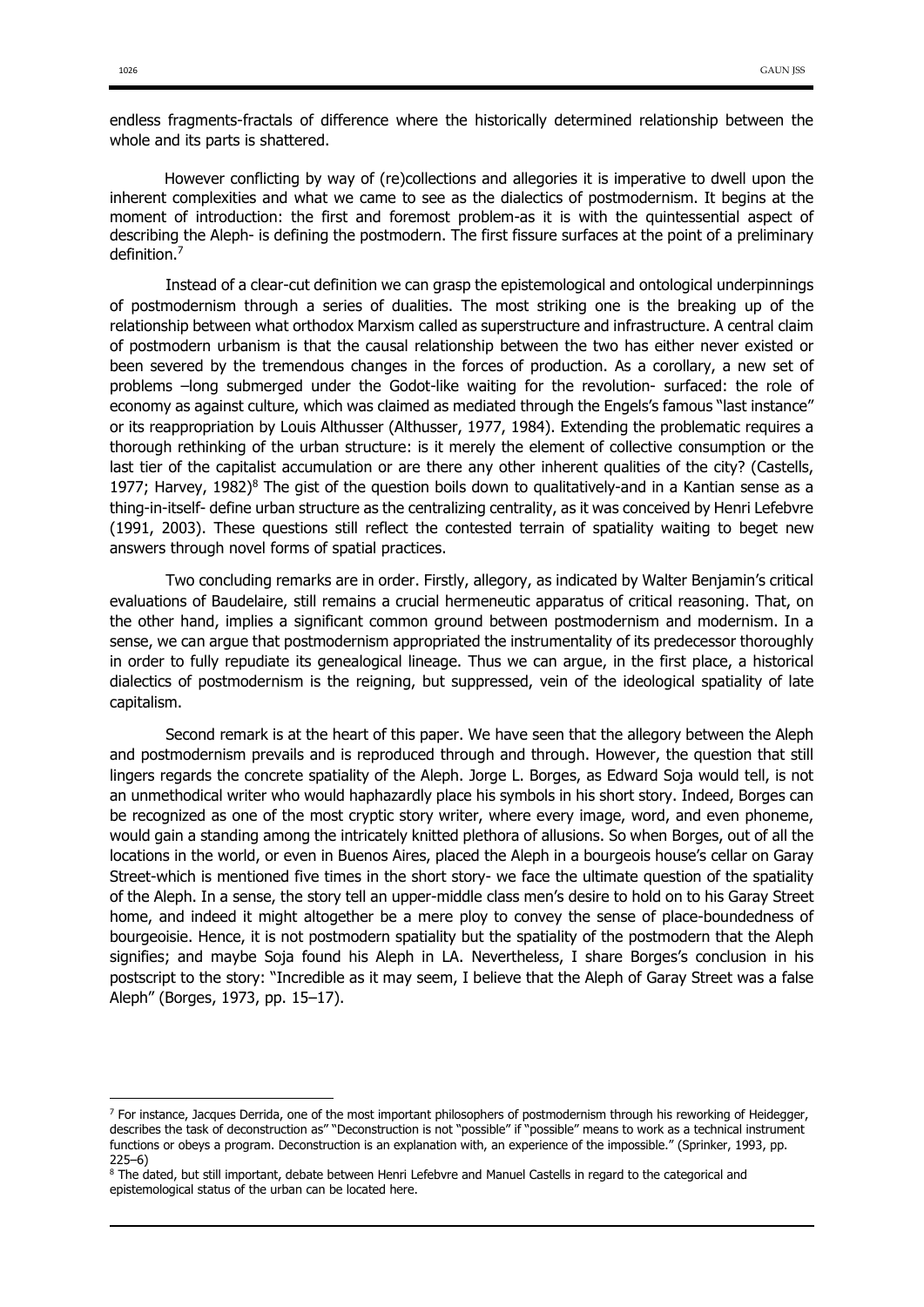### References

Althusser, Louis. Essays on Ideology. London: Verso, 1984.

-. For Marx. Translated by Ben Brewster. London: Verso, 1977.

Anderson, Perry. Considerations on Western Marxism. London: Verso, 1976.

Bender, John. Imagining the Penitentiary : Fiction and the Architecture of Mind Ineighteenth-Century England, 1719-1779. Chicago, Ill: University of Chicago Press, 1987.

Benjamin, Walter. The Arcades Project. Cambridge, Massachusetts: The Belknapp Press of Harvard University Press, 1999.

Benjamin, Walter, and Peter Demetz. Reflections : Essays, Aphorisms, Autobiographical Writing. New York: Schocken Books, 1986.

Berman, Marshall. All That Is Solid Melts into Air : The Experience of Modernity. New York, N.Y., U.S.A.: Viking Penguin, 1988.

Bhabha, H. K., and H. K. Bhadha. The Location of Culture: Routledge, 1994.

Borges, J. L., and N. T. Di Giovanni. The Aleph and Other Stories, 1933-1969. Pan Books [ua], 1973.

Boyer, Christine M. The City of Collective Memory: Its Historical Imagery and Architectural Entertainments. Cambridge, Massachusetts: The MIT Press, 1994.

-. Dreaming the Rational City: The Myth of American City Planning. Cambridge, Massachusetts: The MIT Press, 1983.

Castells, Manuel. The Urban Question : A Marxist Approach. [English-language ed, Social Structure and Social Change. London: Edward Arnold, 1977.

Davis, Mike. City of Quartz: Excavating the Future in Los Angeles. London; New York: Verso, 1990.

-. *Ecology of Fear : Los Angeles and the Imagination of Disaster*. 1st ed. New York: Metropolitan Books, 1998.

- Magical Urbanism: Latinos Reinvent the Us City. London; New York: Verso, 2000.

——. *Planet of Slums*. London: New York: Verso, 2006.

———. "Urban Renaissance and the Spirit of Postmodernism." New Left Review 151 (1985).

Dear, Michael J. The Postmodern Urban Condition: Blackwell Publishing, 2000.

—. "The Premature Demise of Postmodern Urbanism." Cultural Anthropology 6, no. 4 (1991): 538-52.

-. "Postmodernism and Planning." *Environment and Planning D: Society and Space* 4, no. 3 (1986): 367-84.

Dear, Michael J., and Steven Flusty. "Postmodern Urbanism." Annals of the Association of American Geographers 88, no. 1 (1998): 50-72.

Ellin, Nan. The Postmodern Urbanism. Cambridge: Blackwell, 1996.

Foucault, Michel, and Colin Gordon. Power/Knowledge : Selected Interviews and Other Writings, 1972-1977. Brighton, Sussex: Harvester Press, 1980.

Harvey, David "Cosmopolitanism and the Banality of Geographical Evils." Public Culture 12, no. 2 (2000): 529–64.

-. The Condition of Postmodernity : An Enquiry into the Origins of Cultural Change. Oxford [England] ; Cambridge, Mass., USA: Blackwell, 1989.

———. "Flexible Accumulation through Urbanization: Reflections on 'Post-Modernism' in the American City." Antipode 19, no. 3 (1987): 260-86.

-. "Three Myths in Search of a Reality in Urban Studies." *Environment and Planning D: Society and* Space 3, no. 2 (1987).

———. The Limits to Capital. Oxford [Oxfordshire]: B. Blackwell, 1982.

Huxtable, Ada Louise. The Unreal America. New York: The New Press, 1997.

Jameson, Fredric. Postmodernism, or, the Cultural Logic of Late Capitalism, Post-Contemporary Interventions. Durham: Duke University Press, 1991.

Kant, Immanuel, Paul Guyer, and Allen W. Wood. Critique of Pure Reason. Cambridge ; New York: Cambridge University Press, 1998.

Lefebvre, Henri. The Production of Space. Oxford, OX, UK ; Cambridge, Mass., USA: Blackwell, 1991. -. The Urban Revolution. Minneapolis: University of Minnesota Press, 2003.

Markus, T. A., and H. Mulholland. Order in Space and Society: Architectural Form and Its Context in the Scottish Enlightenment: Mainstream, 1982.

Marx, Karl. The Eighteenth Brumaire of Louis Bonaparte. New York: Mondial, 2005.

Nederveen Pieterse, J. "Globalization as Hybridization." Global Modernities, London: Sage (1995): 45-68.